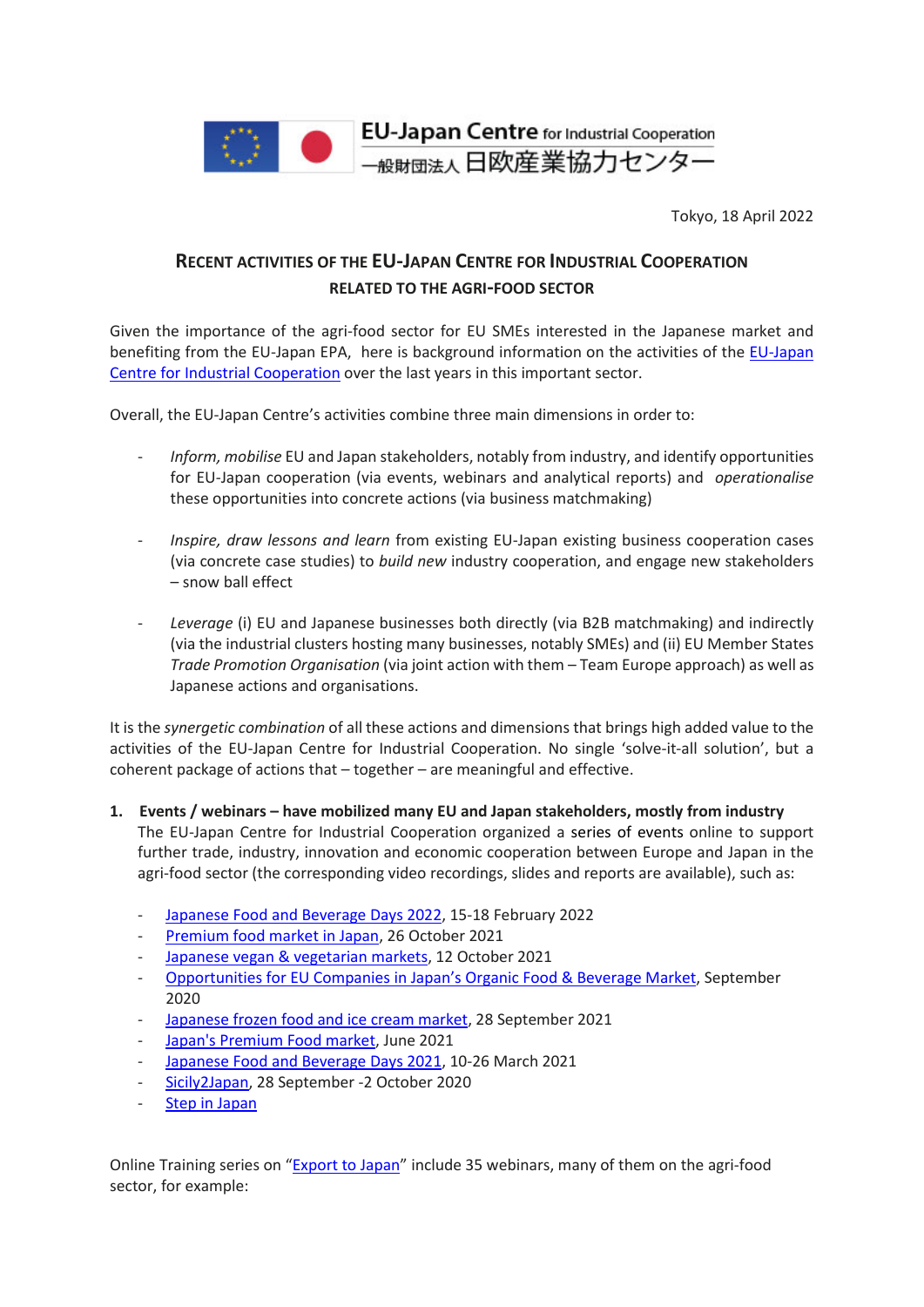- EU [Advantages](https://www.eu-japan.eu/events/export-japan-35-eu-advantages-agriculture-and-food-products-dairy-products) on Agriculture and Food Products: Dairy products, 16 February 2022
- Online training programme; Get Ready For Japan, 16 May-27 May 2022
- Online follow up training [programme;](https://www.facebook.com/%E4%B8%80%E8%88%AC%E8%B2%A1%E5%9B%A3%E6%B3%95%E4%BA%BA-%E6%97%A5%E6%AC%A7%E7%94%A3%E6%A5%AD%E5%8D%94%E5%8A%9B%E3%82%BB%E3%83%B3%E3%82%BF%E3%83%BC-EU-Japan-Centre-for-Industrial-Cooperation-101392801287246) Are You Really Ready For Japan; 30 November -1 December 2021
- Online training [programme;](https://www.eu-japan.eu/sites/default/files/publications/docs/march21.pdf) Get Ready For Japan, 31 May-11 June 2021
- Online training programme: World Class [Manufacturing,](https://www.eu-japan.eu/sites/default/files/publications/docs/march21.pdf) 16 November-20 November2020
- Online training [programme;](https://www.eu-japan.eu/sites/default/files/publications/docs/october20.pdf) Get Ready For Japan, 1 September -18 September 2020
- Online training programme: World Class Manufacturing,7 March -11 March 2022
- Online training programme: World Class [Manufacturing,](https://www.eu-japan.eu/december-2021-newsletter-4-vol-19) 15 November- 19 November 2021
- Online training programme: World Class [Manufacturing,](https://www.eu-japan.eu/sites/default/files/publications/docs/june21.pdf) 8 March -12 March 2021

In its ongoing efforts to help European SMEs to access the Japanese market, the EU-Japan Centre is also co-organizing "Export Support" webinars and workshops in cooperation with the EU Member organizations of Enterprise Europe Network (EEN). Here are some examples:

- Belgium: <https://www.eu-japan.eu/export-support-online-workshop-food-sector-belgium>
- Poland: <https://www.eu-japan.eu/export-support-online-workshop-food-sector-poland>
- Hungary: [https://www.eu-japan.eu/events/export-support-online-workshop-food-sector](https://www.eu-japan.eu/events/export-support-online-workshop-food-sector-hungary)[hungary](https://www.eu-japan.eu/events/export-support-online-workshop-food-sector-hungary)
- Italy: <https://www.eu-japan.eu/events/export-support-online-workshop-food-sector-italy-0>
- Lithuania: [https://www.eu-japan.eu/events/export-support-online-workshop-food-sector](https://www.eu-japan.eu/events/export-support-online-workshop-food-sector-lithuania)[lithuania](https://www.eu-japan.eu/events/export-support-online-workshop-food-sector-lithuania)
- Estonia: [https://www.eu-japan.eu/events/export-support-online-workshop-food-sector](https://www.eu-japan.eu/events/export-support-online-workshop-food-sector-estonia)[estonia](https://www.eu-japan.eu/events/export-support-online-workshop-food-sector-estonia)
- Croatia: <https://www.eu-japan.eu/events/export-support-webinar-food-sector-croatia>
- Bulgaria: <https://www.eu-japan.eu/events/export-support-webinar-food-sector-bulgaria>
- Spain: [https://www.eu-japan.eu/events/export-support-webinar-food-sector-barcelona](https://www.eu-japan.eu/events/export-support-webinar-food-sector-barcelona-spain)[spain](https://www.eu-japan.eu/events/export-support-webinar-food-sector-barcelona-spain)

## EPA [Helpdesk](https://www.eu-japan.eu/epa-helpdesk)

The EPA Helpdesk has published / is publishing dozens of factsheets covering factual information about the changes brought by the EPA and organizes related webinars. All webinars are recorded and are available with the relevant factsheet. Many of these factsheets and webinars concern the agri-food sectors, e.g. dairy products, meat, fruits and vegetables, spirit and beers.

Our EPA Helpdesk also released in May 2021 a "EPA [Handbook – a guide](https://www.eu-japan.eu/publications/epa-handbook-guide-help-eu-smes-import-japanese-products) to help EU SMEs import Japanese [products"](https://www.eu-japan.eu/publications/epa-handbook-guide-help-eu-smes-import-japanese-products). Another [guidebook](https://www.eu-japan.eu/publications/epa-export-handbook-guide-help-eu-smes-export-japan) for EU exporters to Japan has also been prepared.

See also interview in Euronews: <https://www.euronews.com/embed/909988>

### **2**. **Concrete case studies of EU businesses in the agri-food sector**

The EU-Japan Centre has highlighted the following existing business cases:

- [Success Story: Formosa Gourmet](https://www.eu-japan.eu/publications/success-story-formosa-gourmet-sme)
- [Business Partnership Agreement between Natural Machines and Innova Global](https://www.eu-japan.eu/sites/default/files/publications/docs/Success%20Stories%20and%20Statistics%20EEN%20JAPAN.pdf) (2020)
- [Greek fruit-based products on the Japanese market](https://www.eu-japan.eu/sites/default/files/publications/docs/Success%20Stories%20and%20Statistics%20EEN%20JAPAN.pdf) (2020)
- [Traditional honey from Estonia reaches Japan](https://www.eu-japan.eu/sites/default/files/publications/docs/Success%20Stories%20and%20Statistics%20EEN%20JAPAN.pdf) (2019)
- [3-D printed food comes to Japan](http://www.eu-jp-tthelpdesk.eu/wp-content/uploads/2020/09/SME-Corner-August-2020.pdf)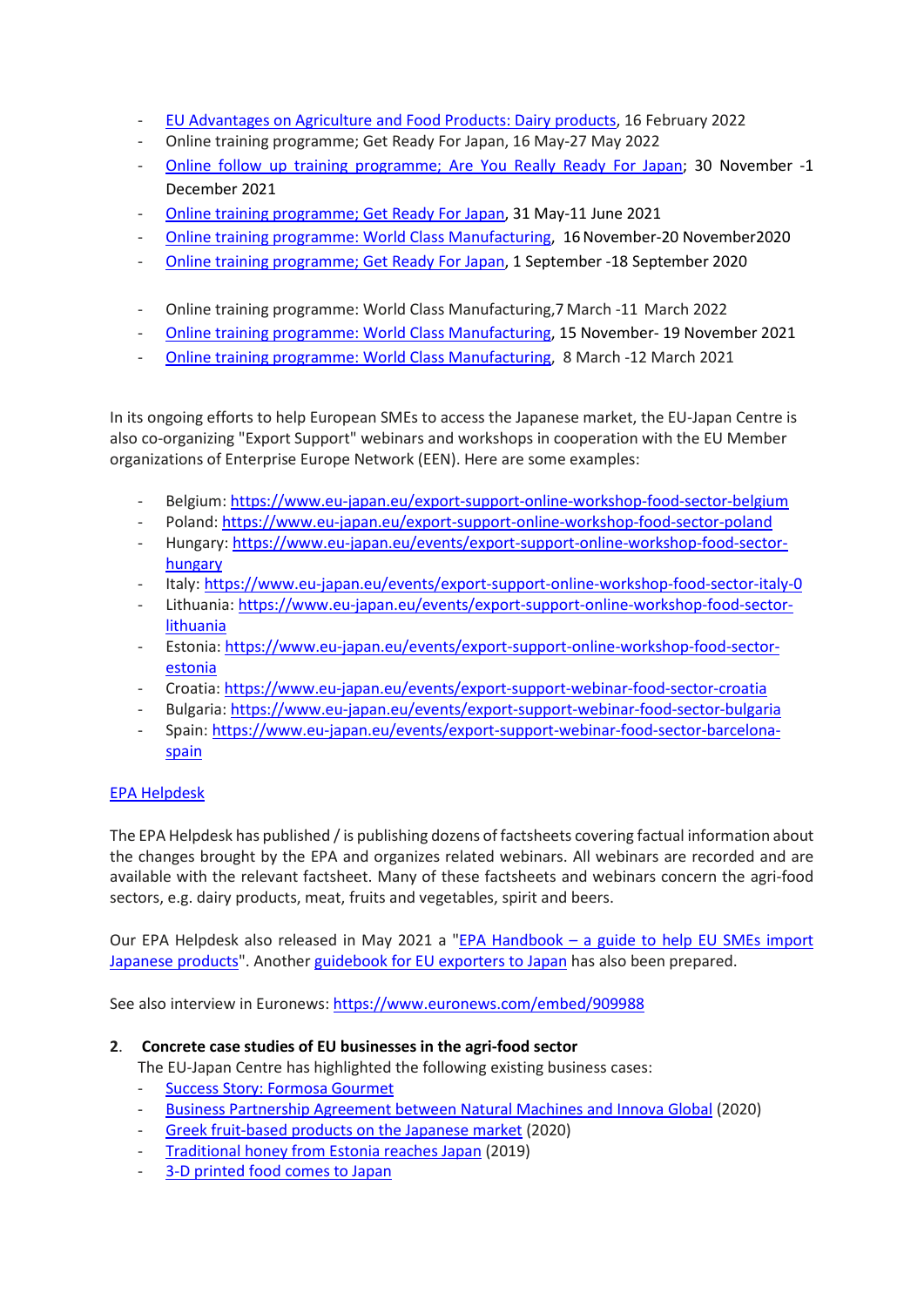- [Sharing the Common Beer Philosophy](https://www.eu-japan.eu/sites/default/files/publications/docs/Success%20Stories%20and%20Statistics%20EEN%20JAPAN.pdf) (2020)
- Italian cosmetic company [Kurabeauty](https://www.kurabeauty.com/) concluded a partnership with a company based in Japan (2021)

### **3. Industrial clusters: Best practice of EU-Japan [cooperation](https://www.ejrc-helpdesk.eu/best-practices5de790d2)** :

The EU-Japan Regional Cooperation [Annual Conference & Matchmaking](https://www.ejrc-helpdesk.eu/best-practices5de790d2) was held on 17-18 May 2021 on the theme of "Future of the EU-Japan Regional Cooperation", with 136 participants from Europe and Japan, including 7 prefectures and 2 cities from Japan, 6 regions and one city from Europe, and 11 clusters from Japan and Europe. Day 1 was dedicated to a conference. Day 2 was focusing on matchmaking of clusters/ regions / prefectures in a number of sectors, including the agri-food sector. This event was organized by the EU-Japan Regional Cooperation Helpdesk (CEEJA and CLAIR) and the EU-Japan Centre for Industrial Cooperation, in cooperation with the European Cluster Collaboration Platform.

The Helpdesk also organised a series of best practice webinars related to different sectors, including the following in the agri-food sector:

- [10 years of WIN-WIN relations on Agri-Food innovation,](https://drive.google.com/file/d/1WUdf1U8EnHVvyrIvKkWlbfxT0RbwBE2a/view) 8 January 2021, cooperation between the Kyushu Bio Cluster and the Vitagora Cluster, Dijon, France
- A successful regional partnership in terms of industrial policy, food industry and cultural [tourism,](https://drive.google.com/file/d/1Ypuh3RJr4UWWC5hgg9RNmds3YEYP6dIw/view?usp=sharing) 15 March 2022, cooperation between Mie Prefecture and the Basque Country

### **4. Analytical reports**

The EU-Japan Centre has prepared (via our ["MINERVA"](https://www.eu-japan.eu/minerva_programme) activity that is a 6 month in-house research scheme in Japan designed to support its research and policy analysis of EU-Japan economic and industrial issues) the following reports highlighting the situation in Japan and the opportunities for EU businesses. Reports and video podcast are available.

- [The Country-of-Origin Effect in Japan P](https://www.eu-japan.eu/publications/country-origin-effect-japan-minerva-fellowship)aul Van Der Plas 2018
- [The dairy sector in Japan: Market access and business opportunities for European companies](https://www.eu-japan.eu/publications/dairy-japan) Paul Van Der Plas 2018

### **5. Public Procurement in Japan**

The EU-Japan Centre's Helpdesk for public [procurement](https://www.eu-japan.eu/japan-tax-public-procurement-helpdesk#:%7E:text=The%20JTPP%20Helpdesk%20aims%20to,might%20impede%20your%20business%20activities.) has prepared a number [of thematic](https://www.eu-japan.eu/government-procurement-thematic-reports) [reports](https://www.eu-japan.eu/government-procurement-thematic-reports) including one (October 2021) on Government [procurement](https://www.eu-japan.eu/government-procurement-agri-food-sector) and the agri-food sector

### **6. EU-Japan Business cooperation in and with ASEAN, Africa, Latin America**

The EU-Japan Centre has organized workshops, webinars, virtual booths and trilateral business matchmaking events to promote and support EU-Japan business cooperation in and with (i) Africa and (ii) Vietnam. This was done in cooperation with several Trade Promotion Organizations and Chambers of Commerce & Industry of the EU member States in Japan, in Africa and in Vietnam.

Through these activities, the EU-Japan Centre has promoted EU-Japan business cooperation in and with foreign markets in various sectors, including in the agricultural sector, and in particular in developing sustainable, durable and smart agriculture. While, other sectors like infrastructure are at the core of these activities, the EU-Japan Centre does not exclude business support activities in the agri-food sector. The below activities organised by the EU-Japan Centre saw the attendance of several companies, business support organisations and institutions related to the agri-food sector.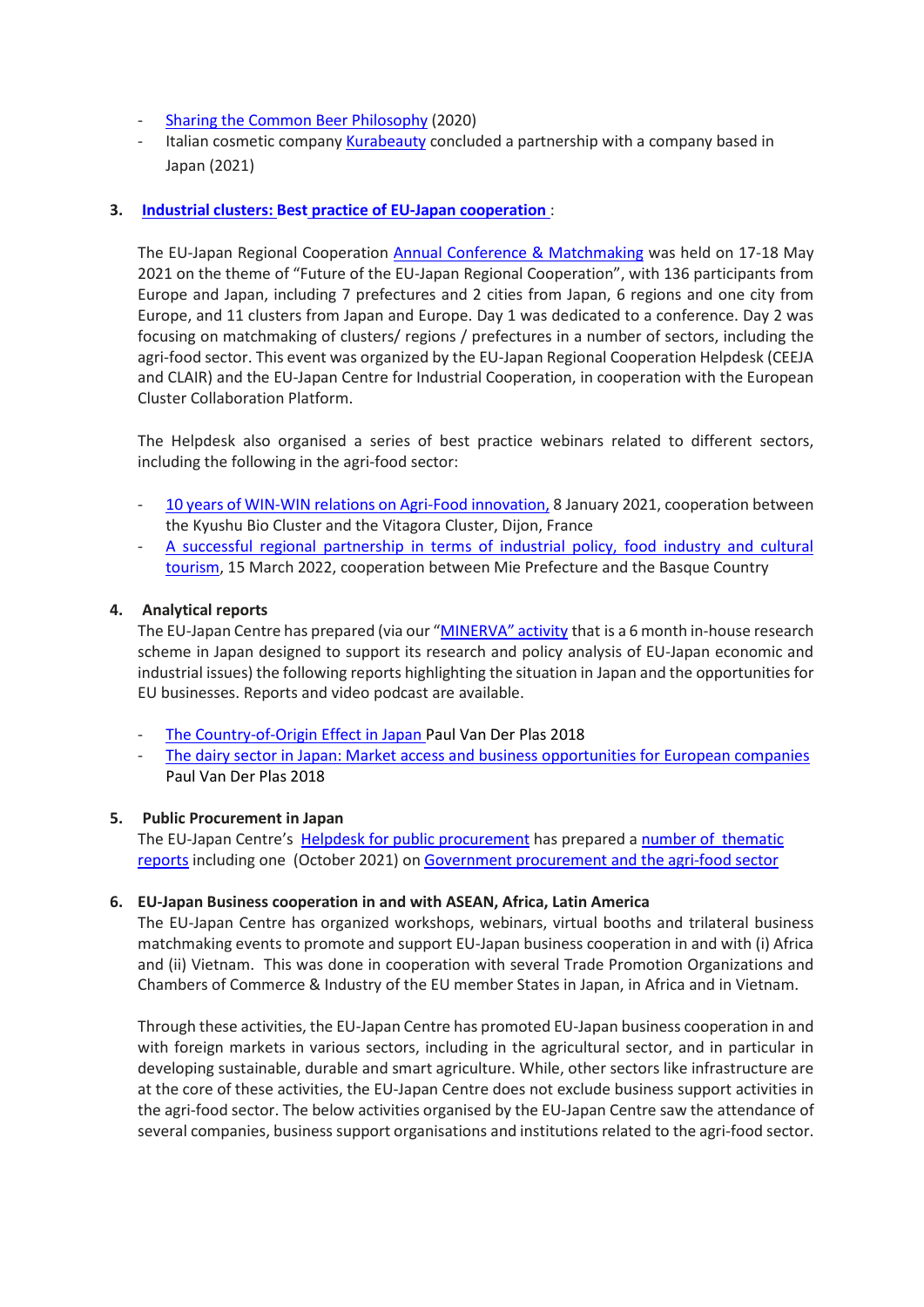- EU-[Japan-Africa](https://www.jabf2021.com/en/index.html) trilateral business matchmaking at the occasion of the 3<sup>rd</sup> Japan-Africa [Business Forum,](https://www.jabf2021.com/en/index.html) July 2021. Report available [here.](https://www.eu-japan.eu/sites/default/files/imce/reports/een/jabf-2021.pdf)
- Workshop and business [matchmaking](https://eu-japan-africa-2022.b2match.io/) event about EU-Japan-Africa trilateral business cooperation at the occasion of the  $7<sup>th</sup>$  EU-Africa Business Forum, February 2022 (report in preparation). Workshop recording available [here.](https://www.eu-japan.eu/publications/eabf-2022-workshop-eu-japan-business-cooperation-and-africa-video)
- Launch of a one-year [EU-Japan-Vietnam](https://eu-japan-vietnam-2022.b2match.io/) matchmaking platform to facilitate trilateral business cooperation in and with Vietnam. Kick-off webinar and business matchmaking in March 2022 (report in preparation). Kick-off webinar recording available [here.](https://www.eu-japan.eu/videos/webinar-EU-Japan-Business-Matchmaking-Vietnam-070322.mp4)

EU-Japan business cooperation in and with foreign countries, notably Africa, ASEAN and Latin America is part of an important business trend. In addition to reaching Japan's domestic market, European businesses increasingly see Japan as a strategic hub to access foreign markets, by partnering with Japanese businesses.

More information on this massive trend that has impact on industrial competitiveness as well as on business and regulatory environment, norms, standards and geopolitical dimension in the Centre's analytical reports [here](https://www.eu-japan.eu/publications/eu-japan-business-cooperation-third-markets-focus-digital-economy) and [there,](https://www.eu-japan.eu/publications/analysis-eu-japan-business-cooperation-third-countries) and [conference.](https://www.eu-japan.eu/events/eu-japan-business-collaborations-third-markets)

## **7. [Food & Drinks](https://www.eu-japan.eu/events/food-drinks-virtual-mission-may-2022) Virtual business mission in May 2022**

With the aim of supporting the EU food producers in Japan, the EU-Japan Centre is offering the opportunity to selected EU SMEs to virtually exhibit during [IFIA](https://www.ifiajapan.com/en) the International Food Ingredients & Additives Exhibition and Conference in Japan, 18-20 May 2022. ifia is Japan's largest food ingredients & additives related event.

Selected EU participants are promoted as co-exhibitors of the EU-Japan Centre's booth, where posters, flyers and eventually samples will be displayed by the EU-Japan Centre's staff. Before the event, the EU-Japan Centre will also promote the participants profiles on ifia's website and through the Centre's EEN Japan's newsletter. The scope is to optimize the virtual participants' visibility during the 3-day event. If Japanese companies show interest in meeting an EU participant, the EU-Japan Centre will help arrange an online meeting.

Additionally, the Centre can provide reports and references related on functional food or raw material sectors in Japan.

This mission aims at facilitating EU participants' first step in Japan, and to open new business opportunities in the country.

The goals are:

- 1. connect EU participants with potential Japanese partners
- 2. boost EU participants' visibility in Japan
- 3. learn about latest trends of the sector in Japan from the potential partners

Target companies:

EU SMEs in the following sectors:

- 1. functional ingredients for processed food (e.g. nutrient-dense oils, grains)
- 2. health foods/supplements
- 3. seasonings/extracts
- 4. flavours & spices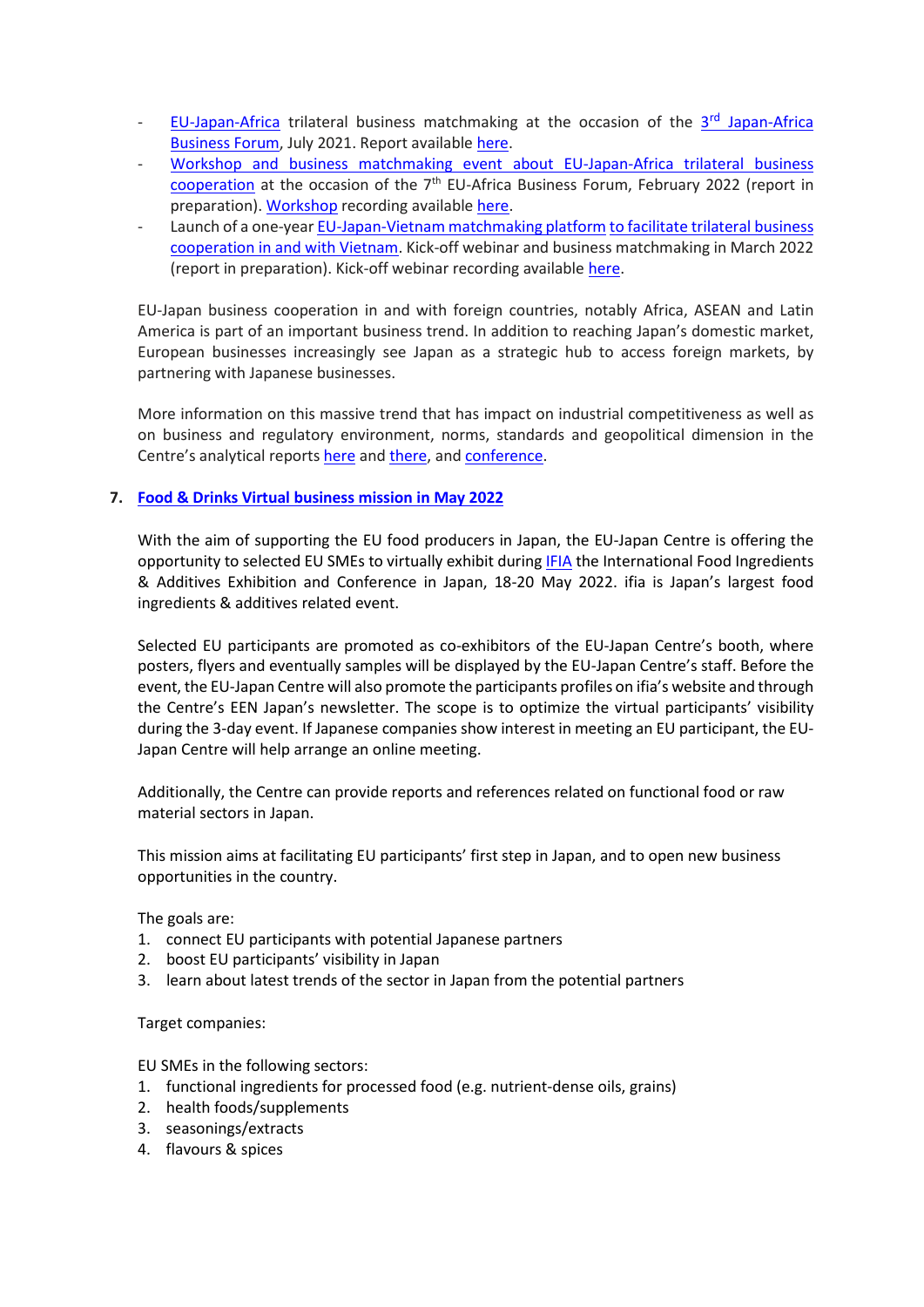- 5. emulsifiers & stabilizers
- 6. food tech sector could be considered as well

## **Business Matching**

**[Sicily2Japan,](https://sicily2japan.b2match.io/)** 28 September -2 October 2020

A testbed virtual Matchmaking event for Sicilian producers from the Food&Beverage Sector and Japanese buyers

### **8. [EUFood2Japan](https://www.eufood2japan.eu/en)**

Given the importance of the food sector for EU SMES interested to access the Japanese market using the EPA, the EU-Japan Centre has launched this "virtual mall" aiming at promoting **EU Organic Food products** among Japanese importers and buyers. The [Japanese](https://www.eufood2japan.eu/ja)  [version of the virtual mall](https://www.eufood2japan.eu/ja) is available

This project is managed by the [EU-Japan Centre for Industrial Cooperation,](https://www.eu-japan.eu/) under the umbrella of [Enterprise Europe Network](https://een.ec.europa.eu/) with the support of the [European Trade Promotion Organisations](https://etpoa.eu/)  [Association](https://etpoa.eu/) .

Access to the virtual mall is possible via (i) sectors, (ii) products or (iii) producers.

#### **Japanese Food and Beverage Days**

This virtual Matchmaking event series builds on experience gained through earlier Matchmaking events in the sector and the EUFood2Japan virtual mall. It matches Japanese producers of Food and Beverages with importers and buyers from Europe that are mostly SME.

Japanese Food and [Beverage](https://japanese-food-and-beverage-days.b2match.io/) Days 2021, 10-26 March 2021 Japanese Food and [Beverage](https://www.eu-japan.eu/events/japanese-food-and-beverage-days-2022) Days 2022, 15-18 February 2022 (cancelled due to covid pandemic)

## **Training programs**

### **9. Food & Drinks mission in Japan**

A training Mission in the organic food and beverages sector organised by the EU-Japan Centre from 6-9 March 2018, which included lectures and a 4-day participation in [FOODEX Japan,](https://www.jma.or.jp/foodex/en/) the largest food and beverage fair in Asia. 8 European SMEs benefited of this program. (Article in the Centre's quarterly newsletter [EU-JAPAN NEWS JUNE 2018 I 2 VOL 16,](https://www.eu-japan.eu/sites/default/files/publications/docs/june18.pdf) p. 4

**10.** "**Get ready for Japan**" This programme helps participants to get an in-depth understanding of how to do business in Japan and consists of a combination of lectures, virtual case studies and meetings..

During this program 12 SMEs and 3 large companies participated in 2019 and 2020 and other 3 SMEs will participate during 2022 according to the following chart:

| <b>COMPANY NAME</b>   | <b>COUNTRY</b> | <b>YEAR OF</b><br><b>PARTICIPATION</b> |
|-----------------------|----------------|----------------------------------------|
| ACEITUNAS LOSADA S.L. | Spain          | 2019                                   |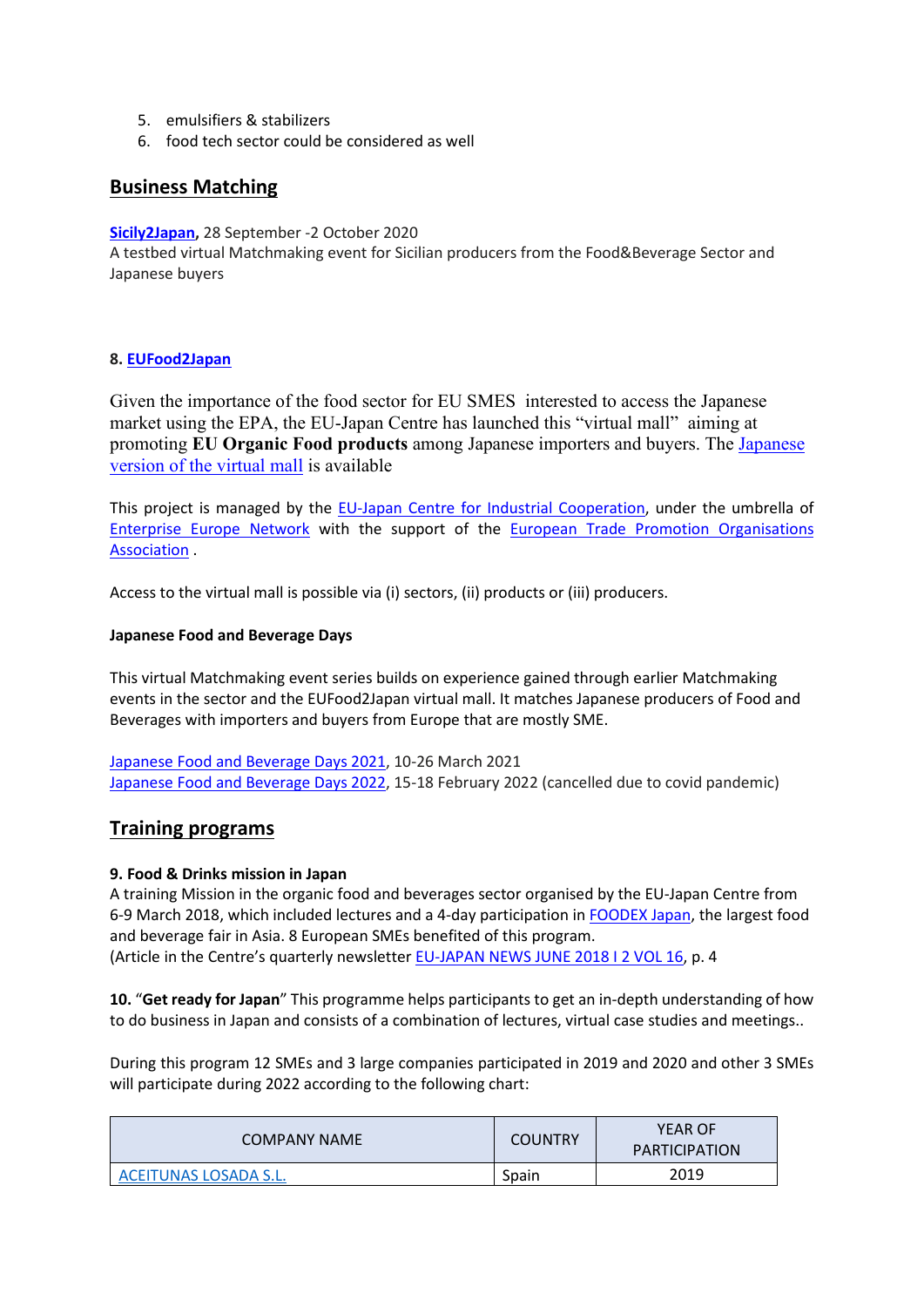| <b>OLEOESTEPA</b>                                | Spain              | 2019                  |
|--------------------------------------------------|--------------------|-----------------------|
| <b>Geld Baltic</b>                               | Lithuania          | 2019                  |
| <b>FFT International BV</b>                      | <b>Netherlands</b> | 2019                  |
| Artisan Honey OÜ                                 | Estonia            | 2019                  |
| CHB GROUP (Christodoulou Bros S.A. & Vitom S.A.) | Greece             | 2019                  |
| DMK Deutsches Milchkontor GmbH                   | Germany            | 2019                  |
| RIM GROUP CO ltd. "Rosey's mark"                 | <b>Bulgaria</b>    | 2020                  |
| PlantaCorp GmbH                                  | Germany            | 2020                  |
| <b>Venison Gusto LTD</b>                         | Hungary            | 2020                  |
| Oleifici Masturzo SNC                            | Italy              | 2020                  |
| SC Zemaitijos pienas                             | Lithuania          | 2020                  |
| MaxSport Advanced Nutrition Ltd.                 | Slovakia           | 2020                  |
| Caves Campelo                                    | Portugal           | 2021                  |
| MB WeZoop                                        | Lithuania          | 2021                  |
| Mellifera Ltd. - MelliGEL                        | <b>Bulgaria</b>    | 2022 not yet attented |
| Cake Lucky - Maison Fontaine                     | France             | 2022 not yet attented |
| Elit - Méhészeti Szövetkezet                     | Hungary            | 2022 not yet attented |
| <b>Super Garden</b>                              | Lituania           | 2022 not yet attented |

**11**. **World Class Manufacturing (WCM)** This 5-day training mission provides an in-depth analysis of Japanese manufacturing methodology and is aimed exclusively at EU managers with knowledge of WCM and an engineering background. WCM takes place in Japan, including lectures, seminars, discussions presented by Japanese industry experts, Workshop Dojo and Visits to Japanese factory floor /Gemba.

For example WCM-II (8 -12 March 2022) received 35 applications; 25 companies from 12 Member states were selected to participate in the training programme, among which 12 SMEs. The programme provided 4 lectures on Japanese manufacturing methods, 4 plant visits and expert lectures of the selected Japanese firms, 1 workshop and 4 discussion sessions were successfully organized virtually.

Followings are the food companies which participated in WCM missions from 2021 to 2022.

| <b>COMPANY NAME</b>                        | <b>COUNTRY</b>     | <b>YEAR OF</b><br><b>PARTICIPATION</b> |
|--------------------------------------------|--------------------|----------------------------------------|
| Kraftheinz                                 | France             | 2021 November                          |
| INNOLACT                                   | Spain              | 2022 March                             |
| Oatly Netherlands Operations & Supply B.V. | <b>Netherlands</b> | 2022 March                             |

One large company, Rational AG, from Germany participated to WCM missions from 2019, 2020 and 2021.

# **Other Services**

**[Step in Japan](https://www.eu-japan.eu/logistical-support-step-japan)**, a "Logistical support service for European SMEs, offering them a "hotdesk" in Tokyo has welcomed several companies from the Food and Beverage sector who very often used it as a follow-up service after their participation in Training programs or Matchmaking events. (participant case study i[n EUROBIZ Japan, May 2019,](https://eurobiz.jp/archived-pdfs/EB_May2019.pdf) p.31)